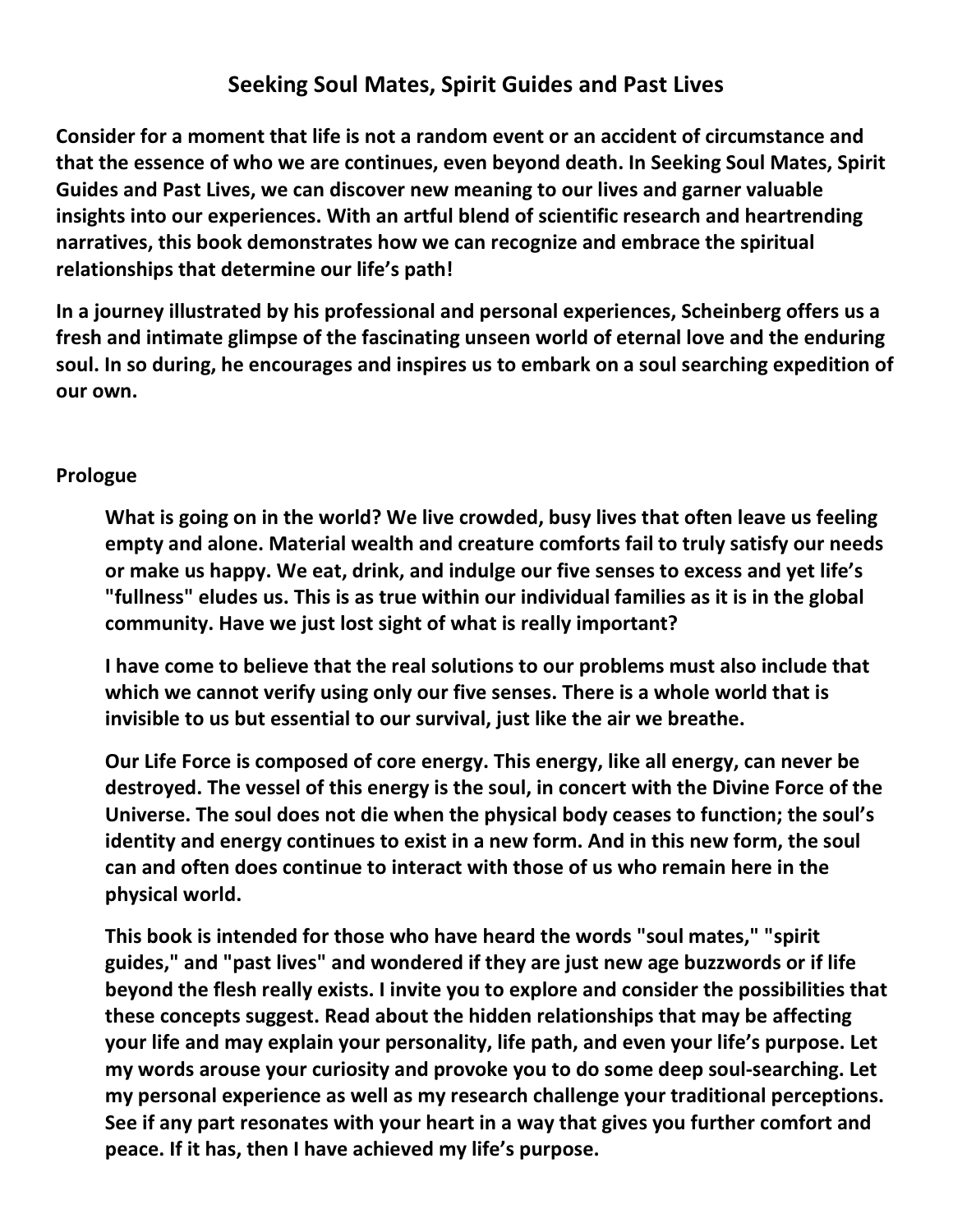#### Reviews

"The book packs a lot of information, including utilizing the sleep state to access higher states of consciousness and how to best serve one's highest power." — Kirkus Discoveries review

#### Awards



"Award-Winning Finalist in the New Age: Non-Fiction category of the National Best Books 2009 Awards, sponsored by USA Book News"

"Award-Winning Finalist in the Spirituality: Inspirational category of the National Best Books 2009 Awards, sponsored by USA Book News"

"Award-Winning Finalist in the Mind, Body and Spirit category of ForeWord Reviews 2009 Book of the Year Award"

"Award-Winning Finalist in the New Age category of the 2010 Next Generation Indie Book Awards"

## **Testimonials**

"A must read for anyone remotely spiritual, who has ever pondered the question of 'What happens to us when we die?' He is a true master in his field…" –Andrew Panayi, Philosopher

"Remarkable stories of how we can all seek and find our eternally loving, spiritual connections." –Prof. Dr. Paul Ling Tai, International Speaker, Author